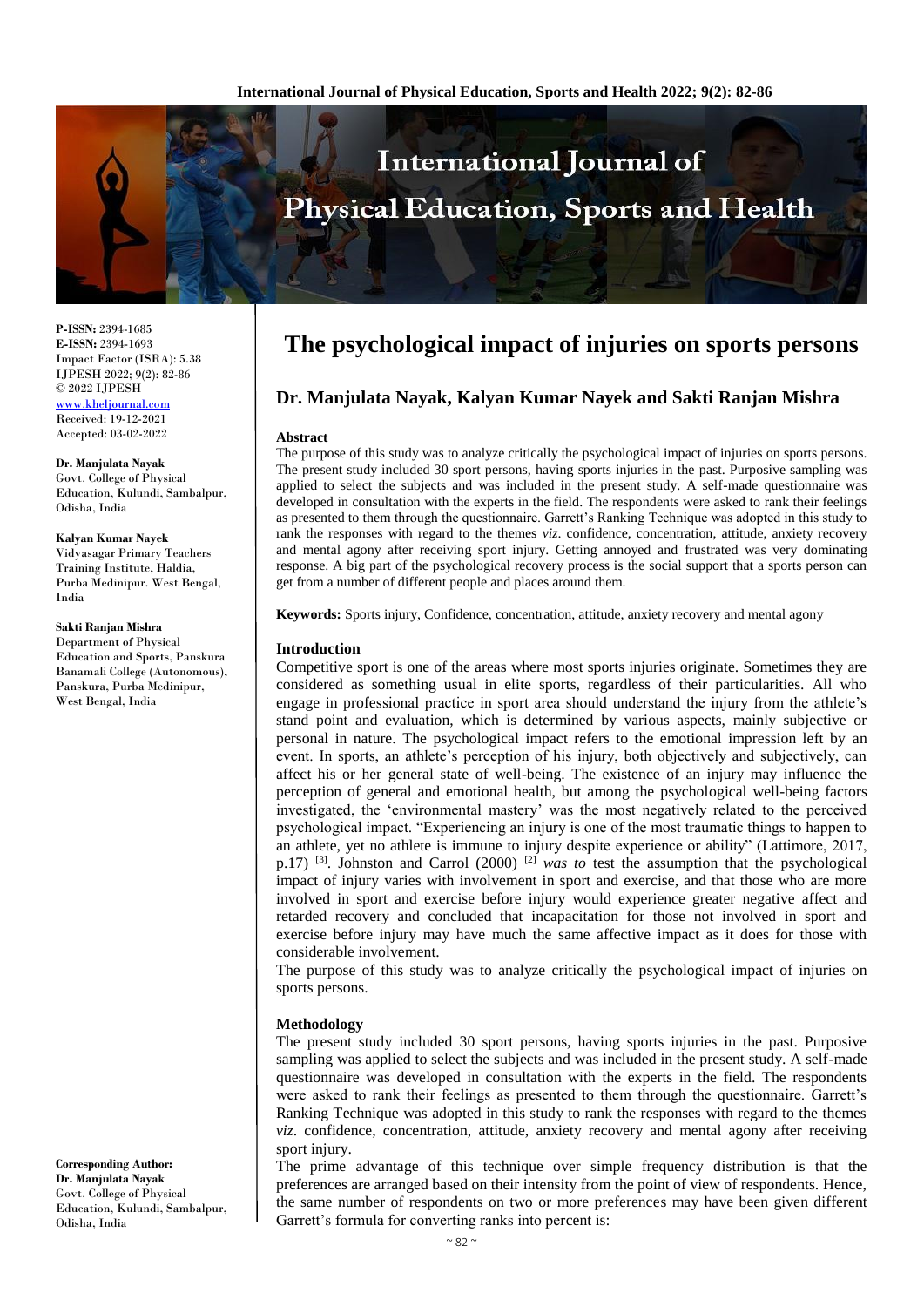Percent position =  $100 * (R_{ij} - 0.5) / N_j$ 

Where,  $R_{ij}$  = rank given for i<sup>th</sup> factor by jth individual;

 $N_i$  = number of factors ranked by j<sup>th</sup> individual.

The percent position of each rank was converted into scores referring to the table given by Garrett and Woodworth (1969). For each factors or suggested answer under a theme, the scores of individual respondents were added together and divided by the total number of the respondents for whom scores were added. These mean scores for all the factors were arranged in descending order; the responses were accordingly ranked under each theme.

The respondents were asked to rank the four responses identified on each theme for the purpose of this study as 1, 2, 3 and 4 in order to know their preference as a response to sports injury. The calculated percentage position for the rank 1, 2, 3 and 4 and their correspondent Garrett table are shown in Table 1. For individual factor or response, the total score was calculated by multiplying the number of respondents ranking that factor as 1, 2, 3 or 4 and then the mean score of the individual factor was calculated by dividing the total number of respondents and further ranked with regard to the mean score.

#### **Findings**

**Table 1.** Percentage positions on different factors under a theme and their corresponding Garret Table values.

| Rank | <b>Percent Position</b> | <b>Garret Table</b> |     |  |  |
|------|-------------------------|---------------------|-----|--|--|
|      | $100(1-0.5)/4$          |                     |     |  |  |
|      | $100(2-0.5)/4$          | 37.5                | 56. |  |  |
|      | $100(3-0.5)/4$          |                     |     |  |  |
|      | $100(4-0.5)/4$          |                     |     |  |  |

| Table 2: Ranking of different factors under respective themes |  |  |  |
|---------------------------------------------------------------|--|--|--|
|---------------------------------------------------------------|--|--|--|

| <b>Theme</b>         | <b>Factors</b>                                 | <b>Rank1</b>   | Rank2          | Rank3          | Rank4    | <b>Total Score</b> | respondents<br>No of | Mean Score | Rank           |
|----------------------|------------------------------------------------|----------------|----------------|----------------|----------|--------------------|----------------------|------------|----------------|
|                      | unshakable confidence in ability               | 5              | 14             | 11             | $\Omega$ | 1633               | 30                   | 54.433     | 2              |
| Confidence           | regain after getting healed                    | 25             | 5              | $\overline{0}$ | $\Omega$ | 2105               | 30                   | 70.17      |                |
|                      | worried about doing mistakes                   | $\mathbf{0}$   | $\theta$       | 6              | 24       | 912                | 30                   | 30.40      | $\overline{4}$ |
|                      | give-up under injury                           | $\mathbf{0}$   | 11             | 13             | 6        | 1350               | 30                   | 45.00      | 3              |
| Performance          | apprehend performing poorly                    | $\overline{4}$ | 9              | 9              | 8        | 1408               | 30                   | 46.93      | 3              |
|                      | may not perform as usual                       | $\overline{4}$ | 13             | 8              | 5        | 1507               | 30                   | 50.23      | 2              |
|                      | worried about consequences of failure          | $\mathbf{0}$   | 8              | 9              | 13       | 1195               | 30                   | 39.83      | 4              |
|                      | do well on shortcomings in performance         | 22             | $\mathbf{0}$   | $\overline{4}$ | 4        | 1890               | 30                   | 63.00      |                |
|                      | feel tired very quickly                        | 11             | 14             | $\overline{4}$ |          | 1790               | 30                   | 59.67      |                |
| <b>Feelings</b>      | feel restless                                  | $\mathbf{0}$   | 15             | 15             | $\theta$ | 1500               | 30                   | 50.00      | 3              |
|                      | evaluate myself more critically                | $\overline{0}$ |                | 11             | 18       | 1026               | 30                   | 34.20      | 4              |
|                      | worried about the future with uncertainty      | 19             | $\theta$       | $\overline{0}$ | 11       | 1684               | 30                   | 56.13      | $\overline{2}$ |
| <b>Concentration</b> | Uncontrolled anxiety about competition         | $\mathbf{0}$   | 11             | 14             | 5        | 1367               | 30                   | 45.57      | 3              |
|                      | Unable to concentrate on societal issues       | $\overline{4}$ | 8              | 10             | 8        | 1396               | 30                   | 46.53      | $\overline{c}$ |
|                      | conscious of every moment during injury period | 3              | 13             | 8              | 6        | 1461               | 30                   | 48.70      |                |
|                      | get distracted easily and loose concentration  | $\overline{2}$ | 8              | 8              | 7        | 1135               | 30                   | 37.83      | 4              |
| <b>Mental Agony</b>  | become annoyed and frustrated                  | 11             | 16             | 3              | $\Omega$ | 1831               | 30                   | 61.03      |                |
|                      | overcome by self-doubt during injury           | $\mathbf{0}$   | 14             | 16             | $\Omega$ | 1488               | 30                   | 49.60      | 3              |
|                      | hope to regain composure                       | $\mathbf{0}$   | $\mathbf{0}$   | 11             | 19       | 997                | 30                   | 33.23      | 4              |
|                      | feel tensed and accompanied by headache        | 19             | $\overline{0}$ | $\theta$       | 11       | 1684               | 30                   | 56.13      | $\overline{c}$ |

Results depicted in Table 2 indicate that, analysis of confidence level of subjects under injury ranked the factors 'regain after getting healed', 'unshakable confidence in ability', 'give-up under injury' and 'worried about doing mistakes' were ranked as  $1<sup>st</sup>$ ,  $2<sup>nd</sup>$ ,  $3<sup>rd</sup>$  and  $4<sup>th</sup>$ , respectively in

the present study. Confidence of regaining after getting healed was very dominating response with mean score of 70.17 against 54.43, 45.00 and 30.40 with other factors. Graphical comparison of preferences of factors with regard to confidence is presented in Fig 1.



**Fig 1:** Comparison of Preferences of Factors with regard to Confidence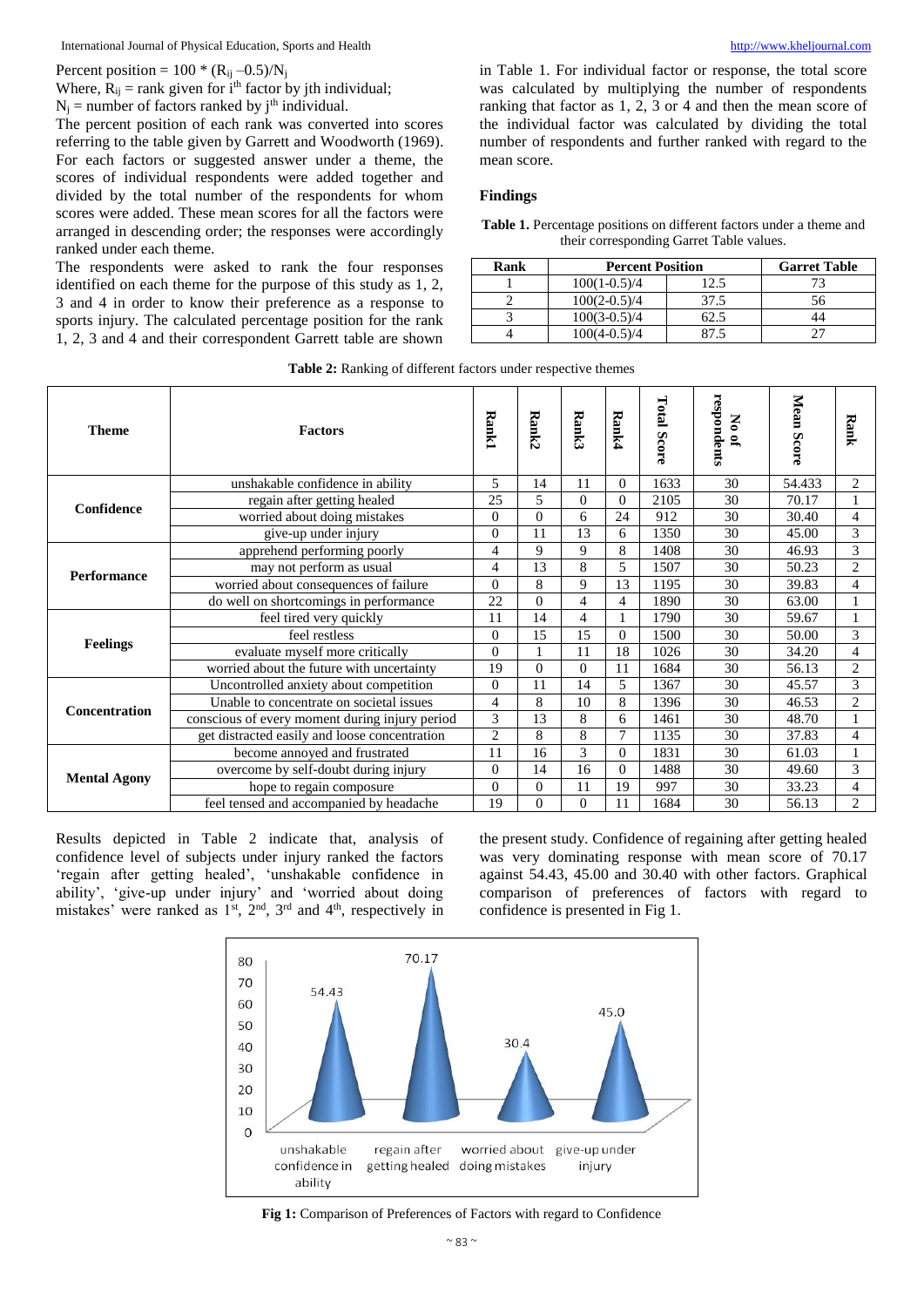Analysis of responses with regard to performance of subjects under injury ranked the factors 'do well on shortcomings in performance', 'may not perform as usual', 'apprehend performing poorly' and 'worried about consequences of failure' were ranked as  $1<sup>st</sup>$ ,  $2<sup>nd</sup>$ ,  $3<sup>rd</sup>$  and  $4<sup>th</sup>$ , respectively in the present study. Confidence of doing well on shortcomings was preferred response with mean score of 63.00 against 50.23, 46.93 and 39.83 with other proposed factors. Graphical comparison of preferences of factors with regard to performance is presented in Fig 2.



**Fig 2:** Preferences of Factors with regard to Performance

Analysis of responses with regard to feelings of subjects under injury ranked the factors 'feel tired very quickly', 'worried about the future with uncertainty', 'feel restless' and 'evaluate myself more critically' were ranked as 1<sup>st</sup>, 2<sup>nd</sup>, 3<sup>rd</sup> and 4th, respectively in the present study. Evaluation of self more critically was rated as the least preferred response with mean score of 34.20 as against other three factors having almost similar scores ranging from 50 to 60 in the present study indicating a casual response to the injury incurred in sports with the subjects. Graphical comparison of preferences of factors with regard to feelings is presented in Fig 3.



**Fig 3:** Comparison of preferences of factors with regard to Feelings

Analysis of responses with regard to concentration of subjects under injury ranked the factors 'conscious of every moment during injury period', 'Unable to concentrate on societal issues', 'Uncontrolled anxiety about competition' and 'get distracted easily and lose concentration' were ranked as 1<sup>st</sup>,  $2<sup>nd</sup>$ ,  $3<sup>rd</sup>$  and  $4<sup>th</sup>$ , respectively in the present study.

Consciousness of every moment during injury period was

rated as the least preferred response with mean score of 37.83 as against other three factors having almost similar scores ranging from 45 to 50 in the present study indicating low acceptance to distraction among the subjects. Graphical comparison of preferences of factors with regard to concentration is presented in Fig 4.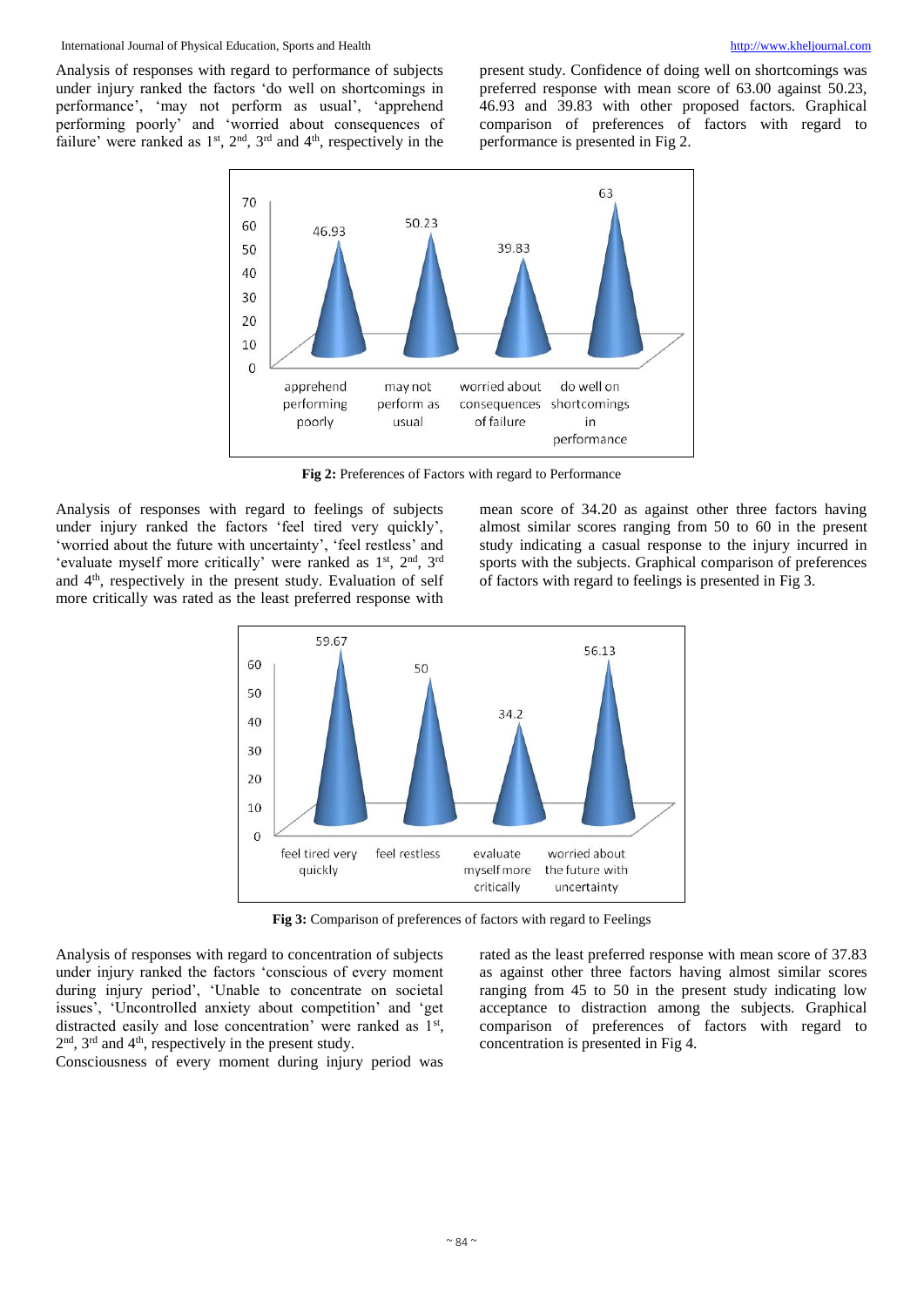

**Fig 4:** Comparison of Preferences of Factors With Regard to Concentration

Analysis of mental agony of subjects under injury ranked the factors 'get annoyed and frustrated', 'feel tensed and accompanied by headache', 'overcome by self-doubt during injury' and 'hope to regain composure' were ranked as 1<sup>st</sup>, 2<sup>nd</sup>, 3<sup>rd</sup> and 4<sup>th</sup>, respectively in the present study. Getting

annoyed and frustrated was very dominating response with mean score of 61.03 against 56.13, 49.60 and 33.23 with other factors. Graphical comparison of preferences of factors with regard to mental agony is presented in Fig 5.



**Fig 5:** Comparison of Preferences of Factors With Regard to Mental Agony

#### **Discussion on Findings**

Confidence of regaining after getting healed was very optimistic view of the sport persons and need further boosting. In contrary, worries about doing mistakes with poor mean score of 30.40 is indicative of low level of repent showing acceptance of mistakes as part of sport. This attitude may be taken positively for getting optimum confidence triggering optimum performance.

Confidence of doing well on shortcomings was the only optimistic response asked to the subjects and all three other factors were little pessimistic. That might have influenced the preference of subjects. However, all the three other factors recorded mean scores ranging from 40 to 50 against the most preferred response score of 63, indicating that, most of the subjects apprehended a question mark on optimal performance after getting injured. The past incidences or history of such situations with senior sport persons might have influenced the views of subjects in present study. So availability of better recovery treatments, better availability of modern trainings and coaching must be in the knowledge of today's sport persons and case studies on stronger come-backs of athletes and sport persons may be put to such individuals to boost their views in this context.

Casual response to the injury on the subjects was very positive attitude and need to be firm with sport persons to

perform to their threshold. Though highest rated response was feeling tired quickly over worries on uncertainty and restless feeling, the three responses can be taken similarly. So psychological counseling may be helpful in overcoming the issues, generated due to sport injury.

Consciousness of every moment during injury period was rated as the least preferred response. This attitude was very encouraging and need to be stressed upon among sport persons. Though highest rated response was found to be higher intensity of consciousness of the subjects during injury, loosing concentration on societal issues and uncontrolled anxiety were also rated almost similarly. So psychological counseling may be helpful in overcoming the issues, generated due to sport injury.

Getting annoyed and frustrated was very dominating response. This was very pessimistic view of the sport persons and need to get rid of such mentality. In contrary, hope to regain composure with poor mean score of 33.23 is indicative of low level of confidence level among subjects in present study. This issue may be addressed with regular interactions with motivators and counselors.

#### **Conclusion**

A big part of the psychological recovery process is the social support that a sports person can get from a number of